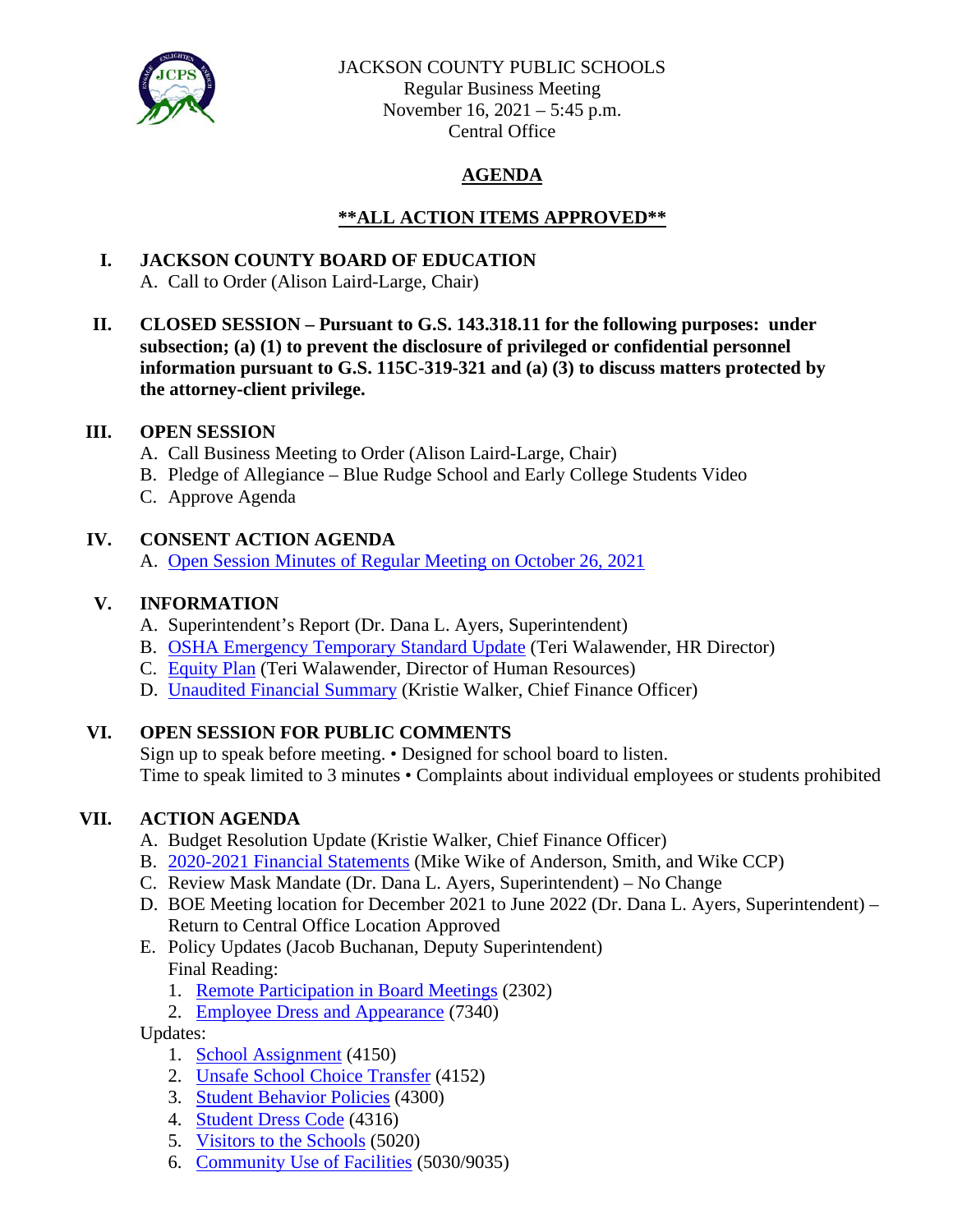- 7. [Distribution and Display of Non-School Material](https://jcpsmail-my.sharepoint.com/:b:/g/personal/cfields_jcpsmail_org/EYPeEuW-xOFAjof5fSZT8DkBqOKws2fznjNy0c3MOZK44g?e=e5cKJ0) (5210)
- 8. [Use of Student Transportation Services](https://jcpsmail-my.sharepoint.com/:b:/g/personal/cfields_jcpsmail_org/EUrK-PsfJ0pArdOM3i8I9P4BEJUq-aqHfQuPUiTthv8Myg?e=OFGYB7) (6320)
- 9. [Transportation Service/Vehicle Contracts](https://jcpsmail-my.sharepoint.com/:b:/g/personal/cfields_jcpsmail_org/EUHw2dzqfktIlOMiD8qz9V0BNtQ_3AE-sM7bzUwsaMVPrQ?e=UwHZEB) (6340)
- 10. [Planning to Address Facility Needs](https://jcpsmail-my.sharepoint.com/:b:/g/personal/cfields_jcpsmail_org/EYoFp9RYeSdJmdKy8OWsHbcB-b32maT6yLRH0VAC3JZ_Qg?e=AU5Bok) (9000)
- F. Field Trips (Dr. Dana L. Ayers, Superintendent)
	- 1. FES, Grade 4 [Ripley's Aquarium of the Smokies, Gatlinburg, TN, 04-28-22 to 04-29-22,](https://jcpsmail-my.sharepoint.com/:b:/g/personal/cfields_jcpsmail_org/EShM2CzNAEhGgI4bZV9IbyABdXFLqH2Td3BJAiIW07TVdw?e=ceaQr7)  [TT7219.](https://jcpsmail-my.sharepoint.com/:b:/g/personal/cfields_jcpsmail_org/EShM2CzNAEhGgI4bZV9IbyABdXFLqH2Td3BJAiIW07TVdw?e=ceaQr7)
- G. JCEC Athletics (Dr. Dana L. Ayers, Superintendent)
- H. ESSERS Proposed Amendment (Dr. Dana L. Ayers, Superintendent) \$2000.00 Retention Incentive Pending State Approval

#### **VIII. PERSONNEL ACTION AGENDA**

#### **Employee Recommendations:**

- 1. Brooks, Beth Data Manager and Bookkeeper, SMES
- 2. Chastain, Michelle Custodian, Bus Garage
- 3. Cook, Hailey Tutor, SMES
- 4. Corallo, Adam Maintenance, Central Office
- 5. Dall, Jenniffer Afterschool Tutor, SMES
- 6. Davis, Janet EC Teacher Assistant, SMHS
- 7. Evans, Kayla School Nutrition Assistant, CVES
- 8. Forseca, Amanda Afterschool Tutor, JCEC
- 9. Freesman, Jillian Afterschool Tutor, CVES
- 10. Greene, Heather Homebound Teacher, BRS
- 11. Hall, Autumn Substitute Bus Driver, SMHS
- 12. Hall, Madelyn Afterschool Assistant, CVES
- 13. Houser, Avery Afterschool Assistant, CVES
- 14. Hummer, Suzanne Afterschool Tutor, SMES
- 15. Jamison, Charity Afterschool Tutor, SMES
- 16. Joyner, Alexandria Afterschool Tutor, CVES
- 17. McGaha, Herold Custodian and Bus Driver, SMHS
- 18. McNab, James Afterschool Tutor, SMES
- 19. McRae, Steven Director of Mental Health Project Activate Coordinator, Central **Office**
- 20. Payne, Brittany Instructional Coach, FES
- 21. Price, Danny Custodian, SMES
- 22. Pruett, Tonya Afterschool Tutor, SMES
- 23. Sandoval, Jesus Custodian and Bus Driver, SMES
- 24. Serio, Lisa Purchasing Specialist, Central Office
- 25. Setzer, Ronald Bus Driver, FES
- 26. Smyrl, Joshua Homebound Teacher, CVES
- 27. Stewart, Jessica Afterschool Tutor, SCES
- 28. Sutton, Kelli Student Success Coach, JCS
- 29. Todd, Marissa Student Support Specialist, JCEC
- 30. Verrault, Gina Afterschool Tutor, SCES
- 31. Volk, Amanda Tutor, SMES
- 32. Waldroup, Elizabeth Bus Driver, SMHS

#### **Employee Resignations:**

1. Nicholson, Rachel – Instructional Support Assistant, CVES